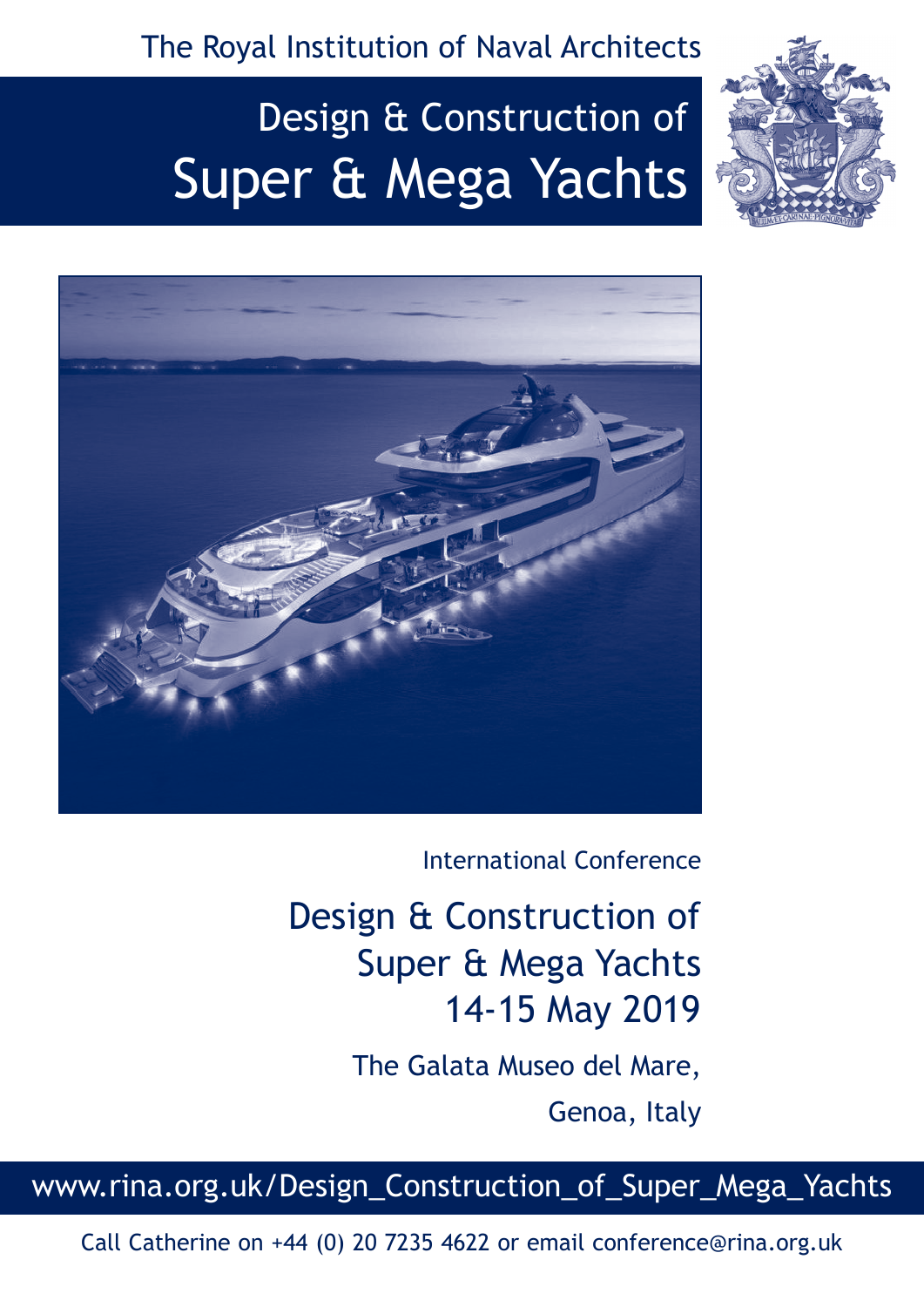#### **08.55-09.30 COFFEE AND REGISTRATION**

## **09.30-10.05 NEW BUILDS AND THE IMPORTANCE OF THE SPECIFICATION, Claire Mckee, Sascia Sartorio, Burness Corlett Three Quays, UK**

The Design and Technical Specification is the single most important document during a yacht build or refit. It can dictate the overall success of a project, whether it is the viability based on its performance or the Owner's expectations being met by reality. The way in which the client's Statement of Requirements is analysed by the Owner's Representative and Technical Advisors, then translated into the Design Brief and Technical Specification, is key. However, there is more to the process than the Design Brief and Technical Specification as they must tie into a number of other important documents and secondary specifications. In this paper, we will explore the way in which the Specification and Technical Advisors fits into the overall project management processes as well as their interconnected relationship with other important documentation. The Specification is used in tendering and is an integral part of the contractual documentation package and must be congruent with other documentation. We will therefore discuss some examples where the Technical Specification made a huge difference in the overall success of a project and how simple details can have huge knock on effects. We will show that, whilst different projects have different overall processes, the Technical Specification Contract lies at the heart of all successful ones. We will look at how technical specifications can impact on a project in one of three ways: performance, design or process and we will show how these different aspects of the technical specifications weave their way through the whole build process.

# **10.05-10.40 BUILDING TO THE REG YACHT CODES, Julian Smith, Cayman Islands Shipping Registry, UK, Carlo Vinelli, Isle of Man Ship Registry, UK**

The Red Ensign Group (REG) has recently completed the development of an updated regulatory framework for yachts, entitled the 'REG Yacht Code', which entered into force on the 1st of January 2019. The Code's aim is to further develop the wellestablished industry standards of LY3 & PYC, combining the lessons learned from almost 20 years of regulating the large yacht sector since the first version of the Large Yacht Code was published in 1997. The revised text makes larger use of industry best practice, international standards and the IMO's overarching remit for the provision of increased 'Goal Based Standards' with the intention of allowing room for more flexibility and innovation in the design and construction of large yachts. An updated version of LY3 in 'Part A' will continue to be applicable to yachts which are 24 metres and over in load line length and do not carry more than 12 passengers. 'Part B' consists of the latest version of the PYC applicable to pleasure yachts of any size, which are in private use or engaged in trade and carry more than 12 but not more than 36 passengers. The principle changes to the Code will be presented in addition to the benefits and challenges that are associated with achieving compliance. Finally, the key technical considerations during the design and construction process when building to Parts A and B will be discussed.

#### **10.40-11.15 OUT-OF-THE-BOX NTEGRATED, COLLABORATIVE, MULTI-AUTHORING, MANAGED ENVIROMENT FOR THE DESIGN AND CONSTRUCTION OF LARGE YACHTS, Nick Danese, Stéphane Dardel, NDAR, France**

Modern computational technology available to designers and builders of water-bound vehicles spans several Naval Architecture and ship building disciplines but only in rare cases are they connected, let alone integrated. This paper discuses the currently available and unique Out-Of-The-Box Integrated, Collaborative, Multi-Authoring Environment for the Design and Construction of Large Yachts composed by a number of software tools developed by different software houses, spanning 3D modelling, weight engineering, CFD, structural modelling & fatigue, seakeeping, statutory stability, CAD, etc. Following years of evolving research a practical non-linear work flow is now clearly defined in real-world terms, thereby making this innovative process available to the market segment at large. No requirements are made for specialist training and specialized staff past a run-of-the-mill Naval Architecture education for some of the people involved in the process. This contributes significantly to the ease of implementation of the individual software tools and overall process, in direct support of LEAN and AGILE business models and strategies. Moreover, the proposed work flow and business model are based on software tools already established as standards in our industry and already used by most companies in the business of design and construction of large yachts. Interactivity with the enterprise-wide environment and non-Naval Architecture activities and processes is approached from a PLM perspective by implementing a focused information managed process thanks to the creation and maintenance of unique information models tailored to each individual stakeholder and active notification of updating or absence of document composing the Work In Progress and Contractual deliverable archives.

## **10.15-11.40 COFFEE**

**11.40-12.15 HOME CATAMARAN: COST EFFICIENT SUPERYACHT, Albert Nazarov, Albatross Marine Design, Thailand, Jack Wijnants, AmaSea Yachts, Turkey** The paper presents case study of 24m catamaran motor yacht project developed for live on board and long-range ocean cruising. The yacht is designed on the limit of legal 'small craft' range though due to catamaran scheme providing accommodation spaces comparable with larger superyachts. Approaches to styling are presented, with connection to seagoing shape and other functional requirements. Layout planning and functional zones specific for catamaran yachts are discussed, with attractive features for long range cruising, weekend boating and parties on board. General dimensioning of catamarans at early design stages is based on parametric study. Recommendations on performance prediction and related hull shape design issues are given, application of CFD methods for hull refinement is presented. Approaches and problems with CFD methods for hull refinement is presented. Approaches and problems with stability assessment of catamarans are touched upon. Comparison of catamaran yachts with monohulls is provided, with discussion of pros and cons of each platform.

## **12.15-12.50 HYDROFOIL CONFIGURATIONS FOR SAILING SUPERYACHTS: HYDRODYNAMICS STABILITY AND PERFORMANCE, Jean-Baptiste Souppez, Solent University, UK**

Hydrofoil-assisted racing monohulls have undergone significant development phases to refine their designs in the past decade, yet very little scientific data has reached the public domain: an increasingly critical issue as the superyacht industry is now looking at the implementation of foils onto leisure vessels. Consequently, three contemporary configurations, namely a Dynamic Stability System, a Dali-Moustache and a Chistera foil have been towing tank tested to present the first complete characterisation of the hydrodynamic efficiency, quantification of the added dynamic stability and eventually the resulting impact on sailing performance. Furthermore, the practical considerations inherent to the design and installation of hydrofoils onto superyachts will be detailed. This paper provides a comprehensive assessment of three hydrofoil options with both technical and practical guidelines and recommendations to improve performance.

# **12.50-13.45 LUNCH**

## **13.45-14.20 A NOVEL DISPLACEMENT MONOHULL/MULTIHULL SHAPE FOR IMPROVED FUEL CONSUMPTION AND HABITABILITY OF FUTURE SUPERYACHT-HYBRID, Maurizio de Giacomo, Aviomarine Tech Srl, Italy**

The paper describes the hydrodynamics characteristics of a novel type of displacement hull called DYNAc Hull (Dynamic Natural Air-cushion Hull), which exceeds the critical speed of the typical displacement monohull. Simulations results of 3-dimensional CFD code are compared with towing tank data and a full scale test model of 14.5 m and 9 mt. The scalability of the new design is analyzed for a range of ship lengths, and compared with reference displacement and planing hulls. The study aims to demonstrate the advantages of the design for a wide speed range up to +40 Kts. The main focus will be on substantial fuel savings due to significant reduction of hydrodynamics resistance, big advantage to apply Hybrid Propulsion and in the Next Future 100% Electric (especially small Vessels). Other important aspects such as the reduction of wave making, as well as increase of on-board space will be presented. A Project of a Superyacht of 47 mt Hybrid will be disclosed/presented, a preliminary Superyacht Trimaran and a Tender for Superyacht all with the same Technology.

## **14.20-14.55 DEVELOPING THE CONSTELLATION UNMANNED SURFACE VEHICLE PROTOTYPE, Robert Shaw, Shaw Yacht Design, New Zealand**

Vessel navigation through the use of reliable nautical charts is vital to ensure safe passage. Having the ability to compliment this with the ability to see accurately both what lies beneath the water and ahead of a vessel in real time provides an added dimension of safety and certainty. Combining the high value and deep draft of modern super and mega yachts with a penchant for exploration creates a tension which can test the availability and accuracy of navigation charts. The development of a 2 metre remote and autonomous-capable surface vehicle with ultra-high resolution echo-sounder capability provides a unique solution which can open up considerable exploration capability. Having the ability to produce ultra-high resolution images and relaying these back to the mother vessel in real time enables precise seabed mapping, providing safer navigation. This paper explores the development of this remote vessel through the stages of concept development, design, manufacture and performance validation. The vessel's design development evolution is explored and assessed against operational and performance objectives. Prototype vessel performance is validated and presented to verify performance and accuracy of data collection. The resulting vessel provides unique capabilities which can enhance the safety of larger vessels by complementing contemporary navigation systems. Additionally it has the capability to deploy personal water-safety devices in situations such as a man-overboard incident.

# **14.55-15.20 COFFEE**

#### **15.20-15.55 MULTI-CRITERIA OPTIMIZATION AS KEY TO YACHT PERFORMANCE IMPROVEMENT, Karsten Hochkirch, Stefan Deucker, DNV GL, Germany**

The paper describes the application of multi-criteria optimization to monohull and multihull yacht con-figurations. The paper outlines the process (involving concept exploration, formal optimization and simulations), key techniques, employed software tools and results. The analyses combined efficient low-fidelity design exploration with high-fidelity CFD simulations for accurate results. The process allows advancing unconventional designs in relatively short time exploiting the power of parallel computing and virtual prototyping. For yachts, "performance" improvement encompasses besides energy effi-ciency also aspects of passenger comfort. Examples, sometimes anonymized, from industry practice are used to illustrate approach and possible achievements.

## **15.55-16.30 NEW WAY TO DETERMINE THE NAVIGATION AREA AND**  RESTRICTIONS ON WEATHER CONDITIONS FOR HIGH-SPEED MEGA YACHTS, Oleksandr **Kanifolskyi, Odessa National Maritime University, Ukraine**

Several different versions of the Rules governing the navigation areas for small vessels currently exist. For example, various categories of vessels are proposed in International Standards ISO, European Union Directives and the Rules of various classification societies (GL, BV, RINA, Shipping Register of Ukraine and others). These regulatory documents contain various names of navigation areas and various values of permissible wave height characterizing the category of the vessel. Some Rules offer formulas for calculating the maximum height of a significant wave that a ship can meet in a voyage. The need to compare the existing requirements of various Rules, as well as to propose a new way of calculating permissible wave heights, which will determine the effective operation of the vessel, are actual tasks. The new way of calculation will be based on a comparison of the total energy of the wave and the kinetic energy of the vessel. The result of the calculations will be the height of significant waves at which the Mega Yacht will be able to pass the oncoming wave, when ship moving at a given speed. It is also planned to determine the values of the length and speed of a highspeed motor yacht, which are permissible at various wave heights. The results of this work will help create effective Mega Yacht projects that will be based on a preliminary determination of the ship's navigation area and weather restrictions.

**16.30- GENERAL DISCUSSION & EVENING DRINKS RECEPTION**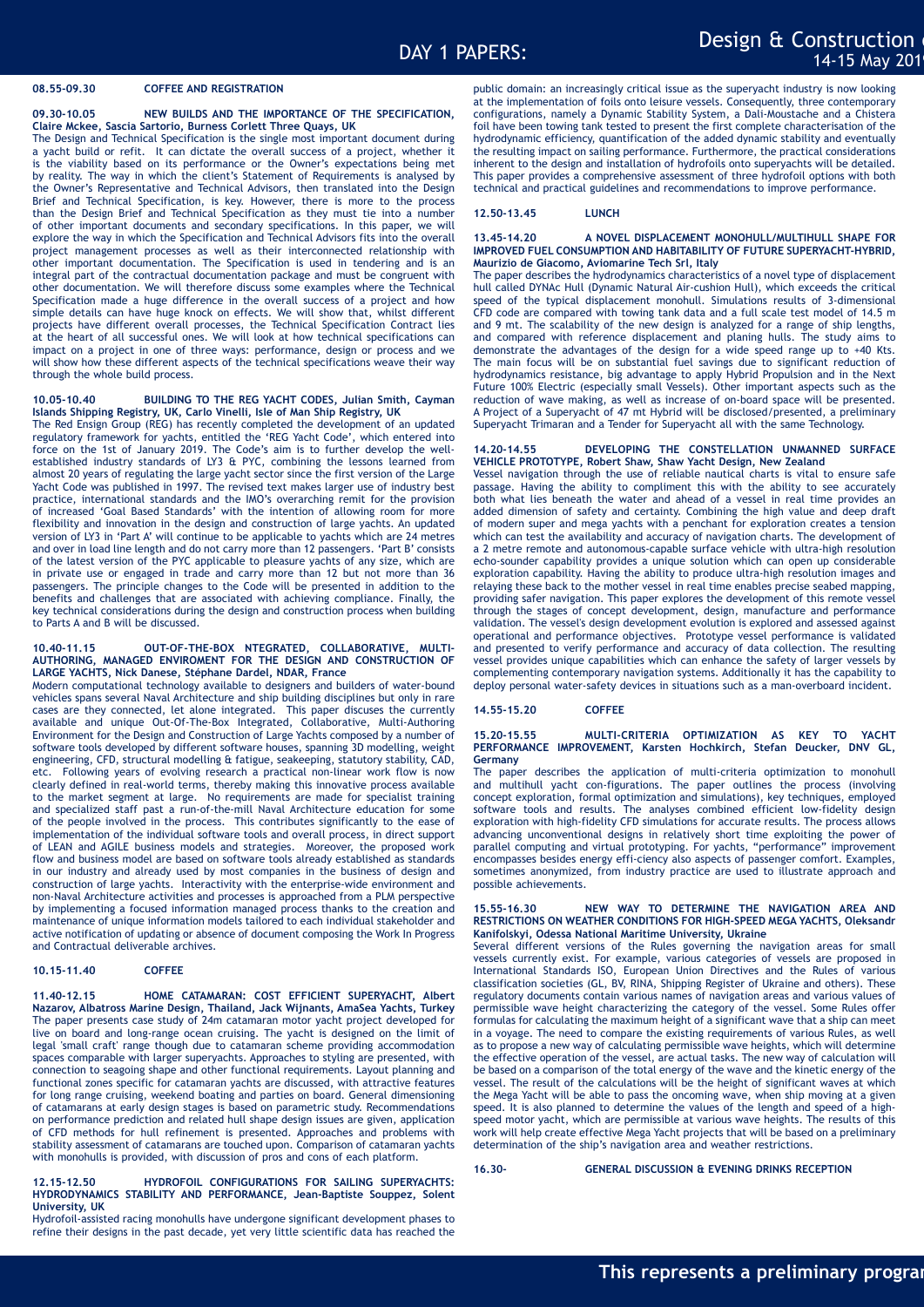# **08.55-09.25 COFFEE AND REGISTRATION**

**09.25-10.00 ALTERNATIVE FUELS AND ENERGY CONVERTER TO YACHT COMFORT IMPROVEMENT, Lars Langfeldt, Stefan Deucker, DNV GL, Germany**

Increasing interest in emission reduction and enhancement of comfort leading to development of new energy systems for the maritime market. The paper describes current developments for al-ternative fuels and energy converts with focus on maritime fuel cell applications. Fuel cell sys-tems offering high efficiencies and the use of alternative fuels leading to a significant reduction of emissions to air. Due the working principals fuel cells generating less noise and vibration enhancing the comfort for passengers on board. The paper describes which combination of fuel cells and alternative fuels are suitable to be used without range restriction of the yacht or are suitable for a nearly zero emission energy supply when operating in environmental sensible areas or within the port. Criteria for this are the different energy content of the fuels and storage space needed on board of the yacht and the availability of suitable fuels and fuel cell technolo-gies.

## **10.00-10.35 DESIGN AND SIZING OF BATTERY SYSTEM FOR ELECTRIC YACHT AND FERRY, Upendra Malla, Hornblower Cruises, USA**

The need for Zero Emission and clean energy vessels has been a major importance in the recent years. The aim of the paper is to design and size the battery system for Luxury yachts and Ferries using the Li-ion battery technology. The evolution of the battery technology in the last decade made the yacht / ferry owners to implement the battery technology to the electric vessels. This paper discusses the step by step approach for the battery system arrangement, sizing of the battery racks, selection of the cooling systems for batteries, effect on stability, cost, safety and design life of the batteries. In this paper it summarizes the cost benefit analysis of the battery system for the electric yacht / ferry when compared to a conventional diesel / hybrid propulsion system.

## **10.35-11.10 PREMIUM YACHT PROPULSION FOR EXLUSIVE PERFORMANCE, Andreas Witschel, Schottel, Germany**

SCHOTTEL offers a wide range of main and auxiliary propulsion systems for yachts. This paper will present characteristics of different propulsion solutions: The 5-bladed controllable pitch propeller for highest propulsive efficiency for changing speed or load or the EcoPeller with best values in overall efficiency and course stability. It offers unprecedented performance and ensures that its owner benefits from low fuel consumption and thus low emissions and operating costs.

Thanks to an installation flush with the hull the Pump-Jet is ideal for operation in extremely shallow waters. It can be used as maneuvering aid, additional booster or take-home device. Low-vibration and low-noise Rim Thruster enables more comfort on board.

# **11.10-11.35 COFFEE**

## **11.35-12.10 CONTROL OF WELDING DEFORMATION IN THIN PLATE, Muhammad Taha Ali, DAMEN Shipyards Galati, Romania**

Welding is the production process to join metals. Shipbuilding industry trying to improve the welding process from last seven decades but welding in thin plate brings more nonlinear problems. Welding deformation in the thin plate is one of the critical issues in the shipbuilding especially in yachts for good outlook. Welding deformation decreases the productivity and increases the production cost for treating the welding distortion. That is why shipyards more concern in this issue because they want to deliver the ship to the client on time with minimum cost. For this reason, this thesis is focused on the different welding techniques, clamping and additional heating to control welding distortion. In shipbuilding two types of analysis are commonly used, experimental and computational analysis. Both the methods of analysis for 5mm to 8mm plates of steel and aluminium materials are used. For experimental analysis, MAG and MIG welding process is used while compiling with IACS rules and welding standards. For computational analysis, 30 model in FEM is developed to validate the analysis by temperature and residual stress measurements. Computational results and experimental measurements are validated. These measurements and modification are used to optimize the methodology to curtail the welding deformation.

**12.10-12.45 ACCOUSTIC ANALYSIS AND MEASUREMENTS OF MEGA YACHTS DURING CONSTRUCTION, Mustafa Insel, Hidroteknik Nautical Design Technologies, Turkey, Ziya Saydam, Serhan Gokcay, Piri Reis University, Hidroteknik Nautical Design Technologies, Turkey, Turhan Soyaslan, C Soyaslan, Soyaslan Design, Turkey** Ensuring acoustic comfort on-board mega yachts is one of the challenging problems for designers. At the design stage of a mega yacht, it is possible to estimate the final sound pressure levels in each cabin using source-path-receiver methods through airborne, structure-borne and HVAC sound propagation. These methods rely on material properties of hull, internal division of cabins, furniture details, insulation material details, and HVAC system characteristics. The currently proposed approach is to test the mega yacht at four different stages during construction to verify the predictions: after the structural hull construction, after the outfitting all furniture either on shore or in the water, after completion of HVAC system, and finally during the sea trials. A newly developed yacht/ship noise prediction program (SNoPP) using source-pathreceiver methodology is used at every stage to derive the absorption and transmission losses and to predict the final sea trial condition noise predictions. The current paper is describing the first stage of the acoustic measurements at the completion of hull construction for a 65 m motor yacht which has steel hull and aluminium superstructure. Both airborne and structure borne noise were generated at several different locations of the hull decks using omnidirectional loudspeakers and a tapping device respectively. Sound pressure levels were measured in source and neighbouring compartments for airborne propagation while, vibration measurements were conducted in the source deck and at every deck or bulkhead crossings for structureborne sound propagation. The transmission losses due to structural elements were obtained and compared with the predicted values in the noise calculations.

**12.45-13.40 LUNCH**

## **13.40-14.15 RESEARCH TO IDENTIFY TECHNOLOGIES, PROCESSES THAT WILL ENHANCE THE SUSTAINABLE AND OR LOW CARBON DESIGN, MANUFACTURE, OPERATION AND END OF LIFE OF MOTOR YACHTS OF 24 METERS AND ABOVE, Mincui Liang, Newcastle University, UK**

Sustainability development is increasingly recognized as a serious, worldwide environmental economic and social concern in the motor yacht sector. The global orders of motor yachts take up a big superyacht market share according to the boat international global order book. However, there is no the universal definition of the sustainable superyacht or a clear process to access or predict sustainability performance of motor yachts in manufacturing, operation and end of life in order to deliver the sustainable motor yacht design. The definition of the sustainable motor yacht considers social acceptability, economic viability, and minimum environmental impact. The methodology used in this research is sustainability impact assessment which is an approach to analyze the effect of motor yachts on the economic, environmental and social aspect to optimize a design's contribution to sustainable dev elopment in the manufacture, operation, and end of life aspect of motor yachts. The aim is to develop an appropriate method for sustainability assessment to select suitable technologies for designing a sustainable motor yacht. A case study will be proposed to verify the method. The method is used to enhance sustainability performance of motor yachts in the aspect of manufacture, operation, end of life at the design stage. A 24.06 meters length sustainable superyacht has been designed for the case study and compared with existing 24.06 meters superyacht in the market in order to present insight as to how the sustainable motor yacht may look like. Last but not least, the design has been reviewed by experts in the field by Focus Group Discussions to ensure the design is acceptable.

# **14.15-14.50 DEVELOPMENT OF HOVERCRAFT AS EXPLORER YACHT TENDERS, Mark Downer, Griffon Hoverwork, UK**

Griffon Hoverwork Ltd is the world's foremost designer and builder of hovercraft with a rich history in the development of this unique vehicle since it was first conceived 50 years ago. Whilst a number of very small hovercraft have previously been found in the garages of super yachts for entertainment the more serious sea-going craft offered by Griffon have never been considered until recently. The change has come with the development of explorer yachts and the unique opportunities a hovercraft provides guests to adventure out into otherwise unreachable areas of ice, estuaries and rivers particularly where there is no infrastructure. Griffon's product development of it smaller hovercraft is based on supporting its search and rescue clients and the recent launch of the electric drive 995ED hovercraft offers exciting synergies with the requirements of the ultimate go-anywhere explorer yacht tender. The 995ED includes a number of significant technology breakthroughs not just for specialist hovercraft but also the wider light-weight marine sector including electric drive and a bonded aluminium structure. Integration of the 995ED into the mothership has challenged the team at Griffon to develop a method to allow the length and the location of lifting eyes to be economically adjusted for individual craft without a significant impact on the performance. This paper will discuss the general development of the 995ED and how it has recently been adapted for use in large explorer yachts.

# **14.50-15.15 COFFEE**

## 15.15-15.50 **IMPACT OF GLASS DESIGN ON MODERN MEGA YACHTS COMFORT AND STRENGTH ASPECTS -, Olaf Doerk, M Radon, S Semrau, DNV GL, Germany**

Glass has significantly gained importance as an element for the design of modern cruise vessels and mega yachts. Large movable doors and windows made of glass enable transparent and clean designs with unique atmosphere. However, the trend towards large scale advanced glass solutions is accompanied by potential risks regarding both comfort as well as safety and reliability. While the former is mainly focussed on noise radiation excited by typical frequencies of the vessel itself, the latter is on the one hand related to the effects of coincident openings and on the other hand to possible partial load carrying of the glass itself. DNV GL's simulation-based procedure for noise and vibration assessment of glass windows will be described and its effects on the noise performance of the design explained. Possible countermeasures in case that the analyses reveal an unacceptable risk for violating the relevant noise limits are presented. When it comes to the structural impact of large and often coincident glass window openings beside the typical concerns regarding deformation, strength, fatigue focus is laid here on the possible benefits and the related challenges of load carrying design of the glass itself. Realistic beneficial effects on the strength and deformation behaviour are discussed based on practical experience and different case studies. Special attention is paid to the detail design of the glass bearing system which on the one hand must ensure a proper load transfer from the surrounding structure into the glass but on the other hand must avoid any direct contact between the structure and the glass itself.

#### **15.50-16.25 DESIGN FOR HELIDECK CERTIFICATION, Steve Beech, Safeguard Helideck Certification, UK**

The integration of one or more helidecks within the design of modern Superyachts is becoming a more common occurrence. Whether a helideck is provided for personal use, ad-hoc operational activities or for the use of charter customers the provision of a certified helideck that has been demonstrated to be "safe by design" is a key element to ensuring the safety and efficiency of your helicopter operations. So, how can you ensure your superyacht will withstand such scrutiny? Fundamental to the safety of any helideck equipment are two elements. The equipment must be "safe by design", the subject of this paper and the equipment must be "used safely". This requires a trained crew, however a good design will place less pressure on a busy crew to make up for the shortfalls in that design. This paper aims to look at how the integration of design codes (such as the Red Ensign Group Superyacht Code) during the design process can ensure a deck that meets the designers, the owners and certification requirements. The paper will consider some of the key features relation to safe helicopter operations, with respect to certification, and will consider some of the lessons learnt from recent certification activities.

## **16.25- GENERAL DISCUSSION**